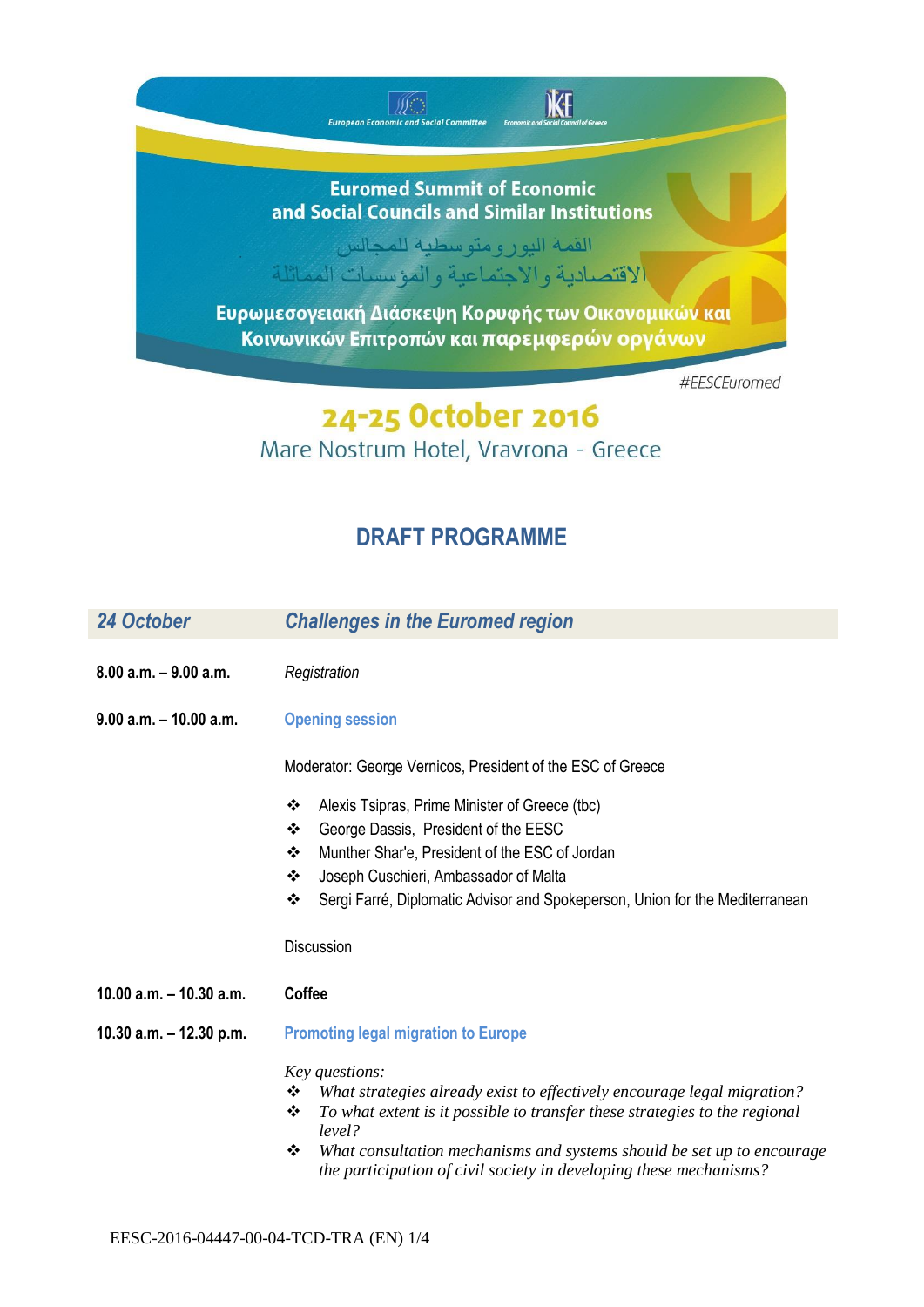|                       | Moderator: Luca Jahier, President of the Various Interests Group, EESC                                                                                                                                                                                                                                                                                                                              |
|-----------------------|-----------------------------------------------------------------------------------------------------------------------------------------------------------------------------------------------------------------------------------------------------------------------------------------------------------------------------------------------------------------------------------------------------|
|                       | Dimitris Dimitriadis, EESC Rapporteur<br>❖<br>Anastasia Fetsi, Head of the Operations Department, European Training<br>❖<br>Foundation                                                                                                                                                                                                                                                              |
|                       | Driss Guerraoui, Secretary General, ESEC of Morocco<br>❖<br>Eduardo Navarro, Coordinator of the Group III, ESC of Spain<br>❖<br>Efi Bekou, Member of the ESC of Greece<br>❖                                                                                                                                                                                                                         |
|                       | Discussion                                                                                                                                                                                                                                                                                                                                                                                          |
| $12.30 - 1 p.m$       | Presentation of the project "Promotion of Social Dialogue in the Southern<br><b>Mediterranean Neighbourhood"</b>                                                                                                                                                                                                                                                                                    |
|                       | Moderator: tbc                                                                                                                                                                                                                                                                                                                                                                                      |
|                       | Mustapha Tilli, Executive Secretary, Arab Trade Union Confederation and project<br>leader                                                                                                                                                                                                                                                                                                           |
|                       | Discussion                                                                                                                                                                                                                                                                                                                                                                                          |
| 1 p.m. - 2.30 p.m.    | Lunch                                                                                                                                                                                                                                                                                                                                                                                               |
| $2.30$ p.m. $-4$ p.m. | <b>Social protection in the Mediterranean Region</b>                                                                                                                                                                                                                                                                                                                                                |
|                       | Key questions:<br>What is the current situation with regard to coordinating social welfare<br>❖<br>systems on both sides of the Mediterranean?<br>What are the first steps that governments need to take in developing a<br>❖<br>regional approach for social protection policies?<br>To what extent can the socio-economic stakeholders present at the summit<br>❖<br>contribute to this approach? |
|                       | Moderator: Ahmad Majdalani, Economic and Social Council of Palestine                                                                                                                                                                                                                                                                                                                                |
|                       | Pedro Fernández Alén, Member of the ESC of Spain<br>❖<br>Nadira Chentouf, Head of the President Cabinet, ESC of Algeria<br>❖<br>Carlos García de Cortázar, EESC Expert on Coordination of Social Security<br>❖<br><b>Systems</b><br>Vera Pirimova, Member of the ESC of Bulgaria<br>❖                                                                                                               |
|                       | Discussion                                                                                                                                                                                                                                                                                                                                                                                          |
| 4 p.m. - 4.30 p.m.    | Coffee                                                                                                                                                                                                                                                                                                                                                                                              |
| 4.30 p.m. $-6$ p.m.   | COP22 in Morocco – an opportunity to deliver a Mediterranean-wide message                                                                                                                                                                                                                                                                                                                           |
|                       | Key questions:<br>What message can the stakeholders present not only send out but also<br>$\circ$<br>help to follow up?<br>What can socio-economic players learn from previous experience of<br>$\circ$                                                                                                                                                                                             |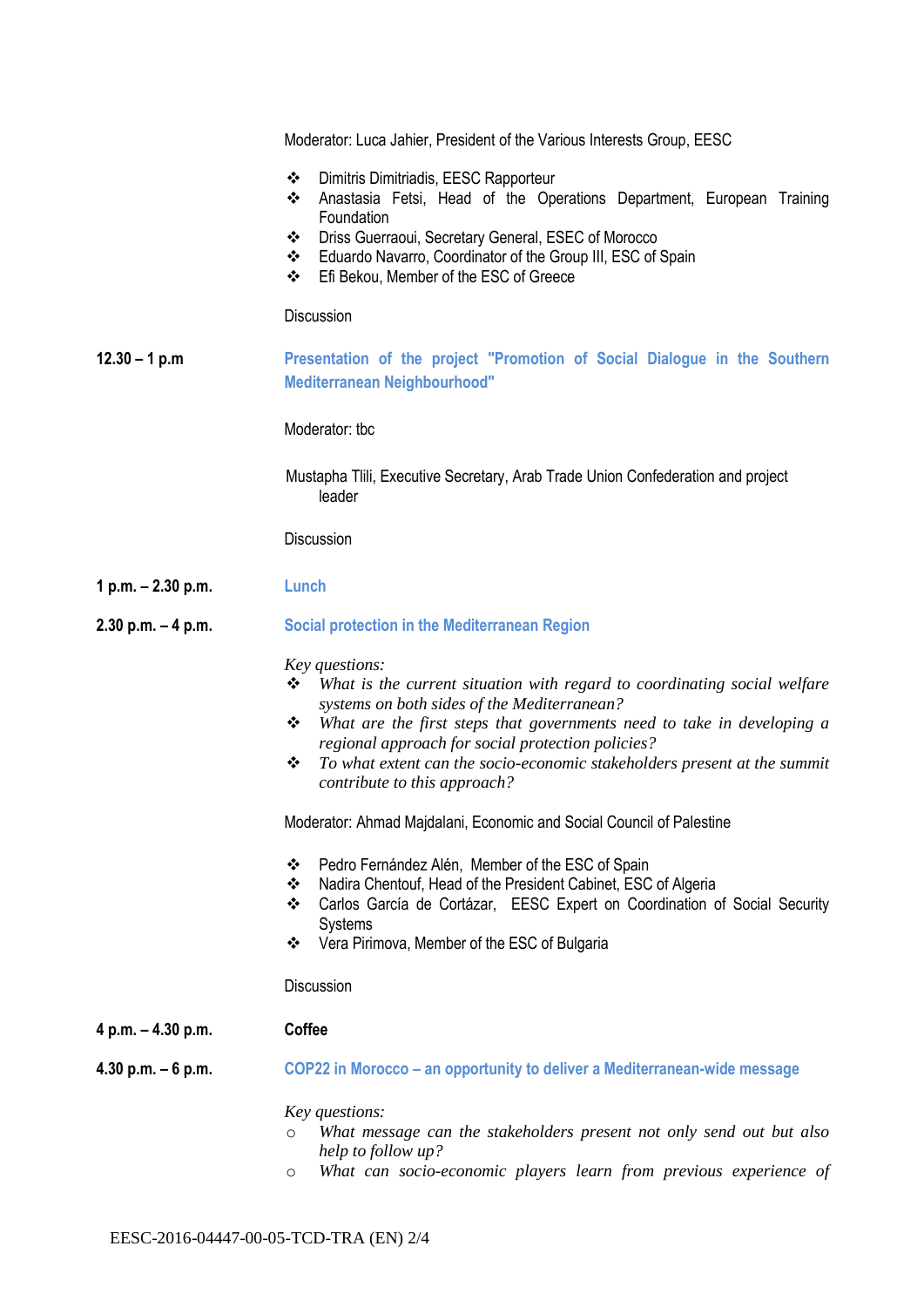|                        | participating in these global and multilateral conferences?<br>What are the priorities for low-carbon societies in the Euromed region?<br>$\circ$                                                                                                                                                                                                                                                                                                                                                                                                                      |
|------------------------|------------------------------------------------------------------------------------------------------------------------------------------------------------------------------------------------------------------------------------------------------------------------------------------------------------------------------------------------------------------------------------------------------------------------------------------------------------------------------------------------------------------------------------------------------------------------|
|                        | Moderator: Dilyana Slavova, President of the External Relations Section, EESC                                                                                                                                                                                                                                                                                                                                                                                                                                                                                          |
|                        | Brenda King, President of the Sustainable Development Observatory, EESC<br>❖<br>Driss Guerraoui, Secretary General, ESEC of Morocco<br>❖<br>❖<br>Marie Therese Seif, Lebanese Environmental Forum                                                                                                                                                                                                                                                                                                                                                                      |
|                        | Discussion                                                                                                                                                                                                                                                                                                                                                                                                                                                                                                                                                             |
| 6.15 p.m               | Organised tour of the Vorres art museum by the ESC of Greece                                                                                                                                                                                                                                                                                                                                                                                                                                                                                                           |
|                        | 25 October: Contribution of organised civil society to addressing regional challenges                                                                                                                                                                                                                                                                                                                                                                                                                                                                                  |
| $9.15$ a.m $-9.45$ a.m | <b>Keynote Speech</b>                                                                                                                                                                                                                                                                                                                                                                                                                                                                                                                                                  |
|                        | Dimitris Mardas, Deputy Minister of Foreign Affairs, Greece<br>❖                                                                                                                                                                                                                                                                                                                                                                                                                                                                                                       |
| $9.45$ a.m. $-11$ a.m. | Women as job creators in the Euromed region                                                                                                                                                                                                                                                                                                                                                                                                                                                                                                                            |
|                        | Key questions:<br>What examples are there of good governance with regard to increasing<br>❖<br>the integration of women in the workplace?<br>What roles are available for economic and social players in this<br>❖<br>integration process?<br>What are the key issues regarding the development of female<br>❖<br>entrepreneurship in the Euromed region?<br>Moderator: Georgios Karanikas, Vice-President of the ESC of Greece<br>Helena de Felipe Lehtonen, Member of the EESC<br>❖<br>❖<br>Amany Asfour, President of the Egyptian Business Women Association (tbc) |
|                        | Ermira Qosja, Professor at the European University of Tirana, Albania<br>❖<br>Dan Catarivas, Member of the ESC of Israel<br>❖                                                                                                                                                                                                                                                                                                                                                                                                                                          |
|                        | Discussion                                                                                                                                                                                                                                                                                                                                                                                                                                                                                                                                                             |
| 11 a.m. $-$ 11.30 a.m. | <b>Coffee</b>                                                                                                                                                                                                                                                                                                                                                                                                                                                                                                                                                          |
| 11.30 $a.m. - 1 p.m.$  | Developing regional cooperation - presentations by networks in the Euro-<br><b>Mediterranean area</b>                                                                                                                                                                                                                                                                                                                                                                                                                                                                  |
|                        | The aim of this session is to enable existing networks to present their work and<br>discuss possible future collaborations with the other participants, with the aim<br>of strengthening regional links in the Mediterranean.                                                                                                                                                                                                                                                                                                                                          |
|                        | Moderator: Roger Nasnas, President of the ESC of Lebanon                                                                                                                                                                                                                                                                                                                                                                                                                                                                                                               |
|                        | Vassilis Korkidis, President of the Piraeus Chamber of Commerce and Industry,<br>❖                                                                                                                                                                                                                                                                                                                                                                                                                                                                                     |